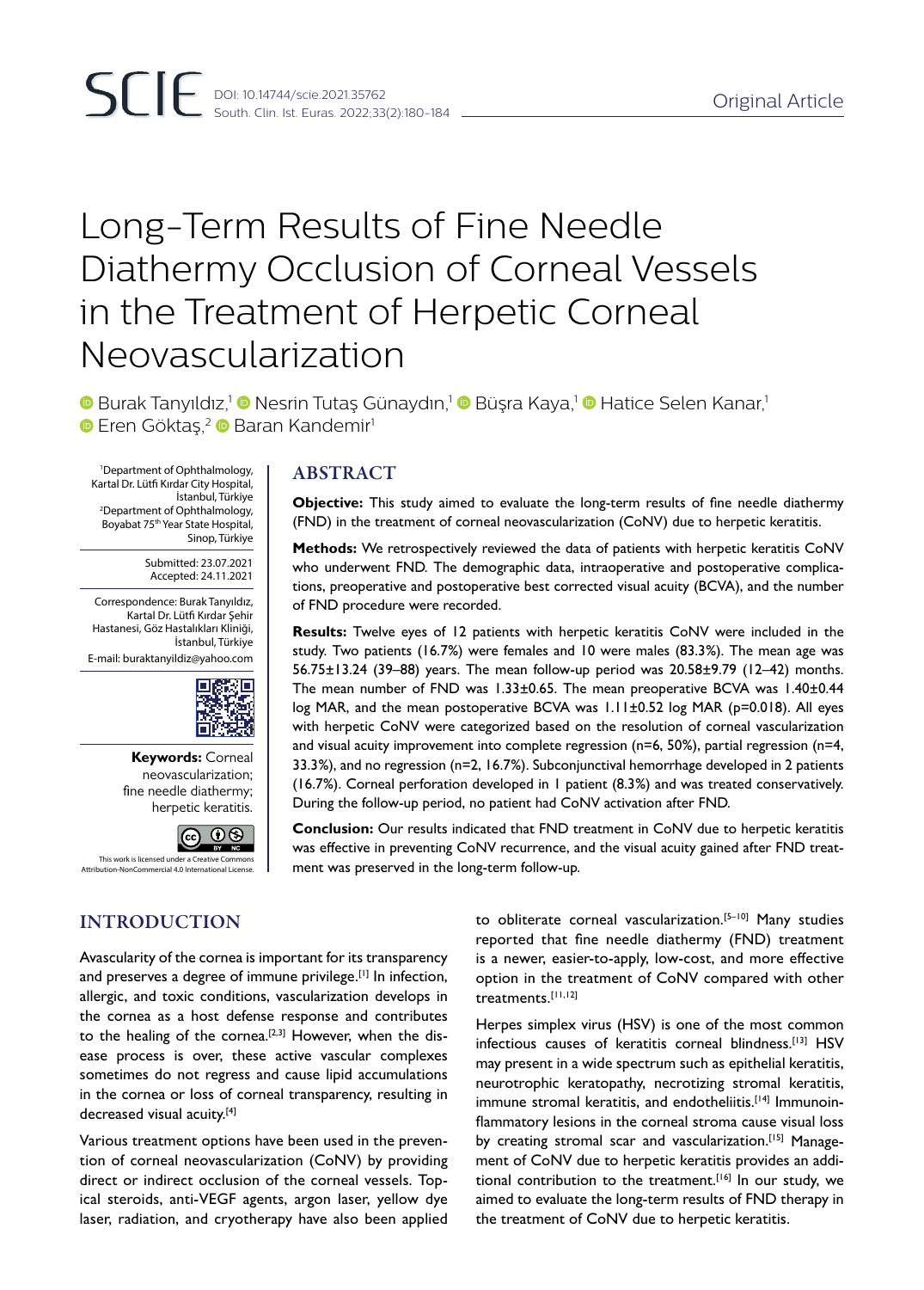### MATERIALS AND METHODS

In this retrospective study, 12 eyes of 12 patients who had CoNV due to herpetic stromal keratitis and underwent FND between 2016 and 2020 were included. Informed consent from the patients and approval from the local ethics committee were obtained. Demographic characteristics of the patients, history of herpetic keratitis, previous treatments, best corrected visual acuity (BCVA) before the FND procedure and BCVA at the last follow-up, the number of FND session, FND related complications, regression, and relapse of CoNV were recorded. Anterior segment photographs of all patients were recorded before and after the procedure to better demonstrate the change in CoNV status. If no regression was observed during the first-month follow-up after the first FND procedure, an additional FND session was planned. In the last follow-up of the patients, the success of the FND procedure was defined as unsuccessful, partially successful, and successful, considering the corneal transparency status and visual improvement.

The FND procedure was started with topical anesthesia (proparacaine HCl 0.5% [Alcaine, Alcon]) using aseptic methods under the operating microscope. The needle of the 10–0 monofilament nylon suture was inserted into the areas with neovascularization at a depth of approximately 500 μm tangentially, 0.5–1 mm from the limbus. By touching the diathermia probe to the needle holder in coagulation mode in a way to affect the neovascular area, the procedure was terminated by observing the occlusion of the vessels with a slight whitening of the cornea in 1 s or less.

After the FND application, moxifloxacin and loteprednol drops were started 4 times a day. Topical moxifloxacin was stopped 1 week after the FND. Loteprednol treatment was gradually tapered and discontinued. Systemic oral acyclovir 800 mg prophylaxis was started before the procedure and used for at least 6 months after the procedure. The patients were examined in the first week and in the first, third, and sixth months after the procedure. After 6 months, patients were followed up every 3 months.

#### Statistical analysis

PASW Statistics (SPSS) 17 software was used for comparisons. The distribution of the data was evaluated with the Shapiro–Wilk test. The Wilcoxon test was used for comparisons. A statistically significant level was determined as p<0.05.

# **RESULTS**

Twelve eyes of 12 patients (10 males, 83.3%; 2 females 16.7%) were included in the study. The mean age of the study group was 56.75±13.24 (range: 39–88) years. The mean follow-up time was 20.58±9.79 (range: 12–42) months. The mean preoperative BCVA was 1.40±0.44 log MAR and it increased to 1.11±0.52 log MAR at the last visit (p=0.018). The FND was performed once in 9 patients (75%), two times in 2 patients (16.7%), and three times in 1 patient (8.3%).

In the evaluation of the FND succession, there was no change in 2 patients (16.7%), partial regression was observed in 4 patients (33.3%), and complete regression was observed in 6 patients (50%). While no complications developed in 9 patients (75%), procedure-related complications developed in 3 patients. Subconjunctival hemorrhage developed in 2 patients (16.7%), and intrastromal hemorrhage developed in 1 patient (8.3%). Corneal perforation was observed in 1 patient (8.3%), and it was treated conservatively (bandage soft contact lens used for the treatment of corneal perforation). While recurrence was observed in 2 patients (16.7%) after FND (one session was performed on one of the patients, and two procedures were performed on the other), no recurrence was observed in 10 patients (83.3%). A total of 10 patients (83.3%) had a regression in CoNV with at least one FND session. Eight of them (66.7%) had a regression in CoNV



**Figure 1.** Anterior segment image of a patient with vascularization secondary to herpetic keratitis before **(a)** and 6 months after single-session fine needle diathermy treatment **(b)**.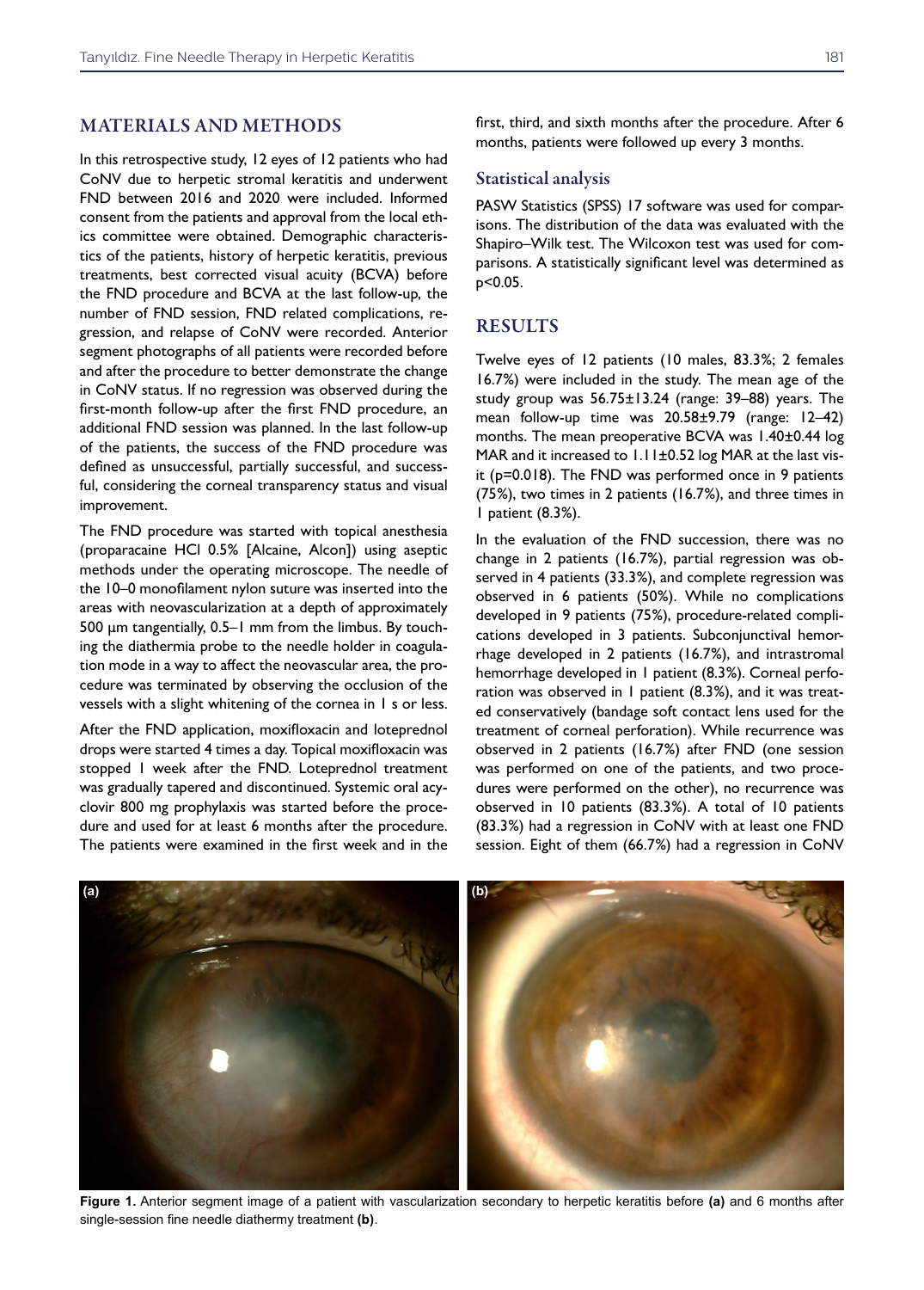after one time of FND, one of them (8.3%) had regression with 2 FND sessions, and one of them (8.3%) had regression with 3 FND sessions. The mean time between FND repetitions was 2.2 months. The mean number of FND sessions was 1.33±0.65. During the follow-up period, no CoNV activation was observed after FND treatments. Anterior segment image of a patient with vascularization secondary to herpetic keratitis before and 6 months after single-session FND treatment is shown in Figure 1.

# DISCUSSION

Corneal vascularization is necessary for the repair and regeneration of damage to the cornea such as infection, allergic, and toxic conditions. However, permanent vascularization in the cornea may cause some undesirable conditions. The avascular feature of the cornea makes the cornea an immune-privileged region, but factors such as disruption of the tight alignment of collagen lamellae, increase in inflammatory cytokines, and hypoxia due to infectious, inflammatory, degenerative, traumatic, iatrogenic causes induce the development of new vessels in the cornea.[3] As a result, there may be calcium and lipid accumulation in the cornea, which may cause a loss of corneal transparency.[17,18] In this study, we aimed to evaluate the efficacy and safety of the FND procedure in the treatment of CoNV due to herpetic keratitis.

Many methods have been described in the treatment of CoNV. Although topical steroid drops are considered the most commonly used and standard treatment modality in the treatment of CoNV, these drops have risks such as cataracts, glaucoma, and opportunistic infections in longterm use.<sup>[19]</sup> There are studies reporting that topical nonsteroidal anti-inflammatory drugs are used in the treatment of CoNV. However, its clinical use is limited because it causes serious side effects such as corneal ulcers.[20]

There are also treatment methods applied with direct intervention to the neovascularization area in the treatment of CoNV. These include cryotherapy, conjunctival resection, radiotherapy, yellow light laser, and corneal argon laser photocoagulation (CALF) treatments.<sup>[6,8,9]</sup> However, the effectiveness of these treatment methods other than yellow light laser and CALF is low. Yellow light laser treatment is not preferred because it is expensive and difficult to reach by ophthalmologists.[11] CALF treatment is less preferred in clinical practice because of its low effectiveness in deep and afferent vessels and because it causes complications such as iris atrophy and iatrogenic macular laser burn.<sup>[21]</sup>

FND treatment has become a more preferred modality compared with other treatment options as the procedure has no learning curve, is easy to access, and can easily occlude afferent or efferent vessels at any corneal depth. [11,12,22] Trikha et al.[12] reported that the success of FND treatment was 89.3% in their study group in which 25 (44.6%) of 56 eyes were treated for CoNV due to HSV keratitis, and they added that they found a statistically

significant increase in visual acuity after the FND procedure. Similarly, FND treatment was applied to 12 eyes of 12 patients with CoNV due to HSV keratitis in our study, and the mean BCVA statistically significant, increased from 1.40±0.44 log MAR to 1.11±0.52 log MAR after the FND treatment. In our study group, recurrence was observed only in 2 patients (16.7%) after treatment. However, Trikha et al.<sup>[12]</sup> observed no recurrence in any eyes in their study groups. The most important cause of permanent vision loss in herpetic keratitis cases is the scar tissue that develops in the vascularized cornea. HSV-1 infection induces a chronic immune-inflammatory response in the cornea, resulting in a scenario that results in corneal scarring, thinning, and neovascularization.[23] The graft survival rate is very low in penetrating keratoplasty cases applied to improve vision in herpetic keratitis cases.[24] In our study, visual acuity improvement was obtained in 83% of the cases with CoNV due to herpetic keratitis. Therefore, FND treatment can be applied as the first-line treatment option in these cases. Although our study included a small number of patients, it is the first study to include the results of FND treatment only in cases with herpetic keratitis.

There are studies on clinical or experimental models of topical or subconjunctival use of anti-VEGF therapies (pegaptanib, bevacizumab, ranibizumab, and aflibercept) in CoNV.<sup>[25-27]</sup> Stevenson et al.<sup>[28]</sup> reported that topical ranibizumab treatment was more effective than topical bevacizumab in CoNV. Petsoglou et al.<sup>[29]</sup> reported that after three injections of subconjunctival bevacizumab, there was a statistically significant decrease in CoNV compared with placebo cases. In a small group study conducted in the pediatric population, it was reported that 88.9% of the cases regressed in CoNV with topical or subconjunctival bevacizumab application with FND treatment combination.[30] However, in studies on the efficacy of anti-VEGFs, it has been reported that if the vessels mature in CoNV, they will acquire a connective tissue wall covered with pericyte, that CoNVs will become independent of VEGF, and that the treatments may be ineffective.[31] The efficacy of anti-VEGFs is limited in deep, nourishing, and mature CoNV. It seems possible to increase success rates with the combination of the FND procedure and anti-VEGF agents.

FND treatment is a relatively easy procedure and without serious complications in CoNV. Intracorneal hemorrhage is the most common complication in the intraoperative and early postoperative period.<sup>[32]</sup> It most commonly occurs as a result of rupture of intracorneal vessels due to misdirection of the needle tip prior to diathermy application. Generally, intracorneal hemorrhage regresses within 1 or 2 weeks without additional treatment. In our study, intracorneal hemorrhage developed in 1 patient (8.3%) and regressed spontaneously within 1 week. Other complications of FND include whitening at the corneal entry site of the needle, subconjunctival hemorrhage, and localized corneal thinning.<sup>[10]</sup> However, these complications also regress within 1 or 2 weeks. The most serious complication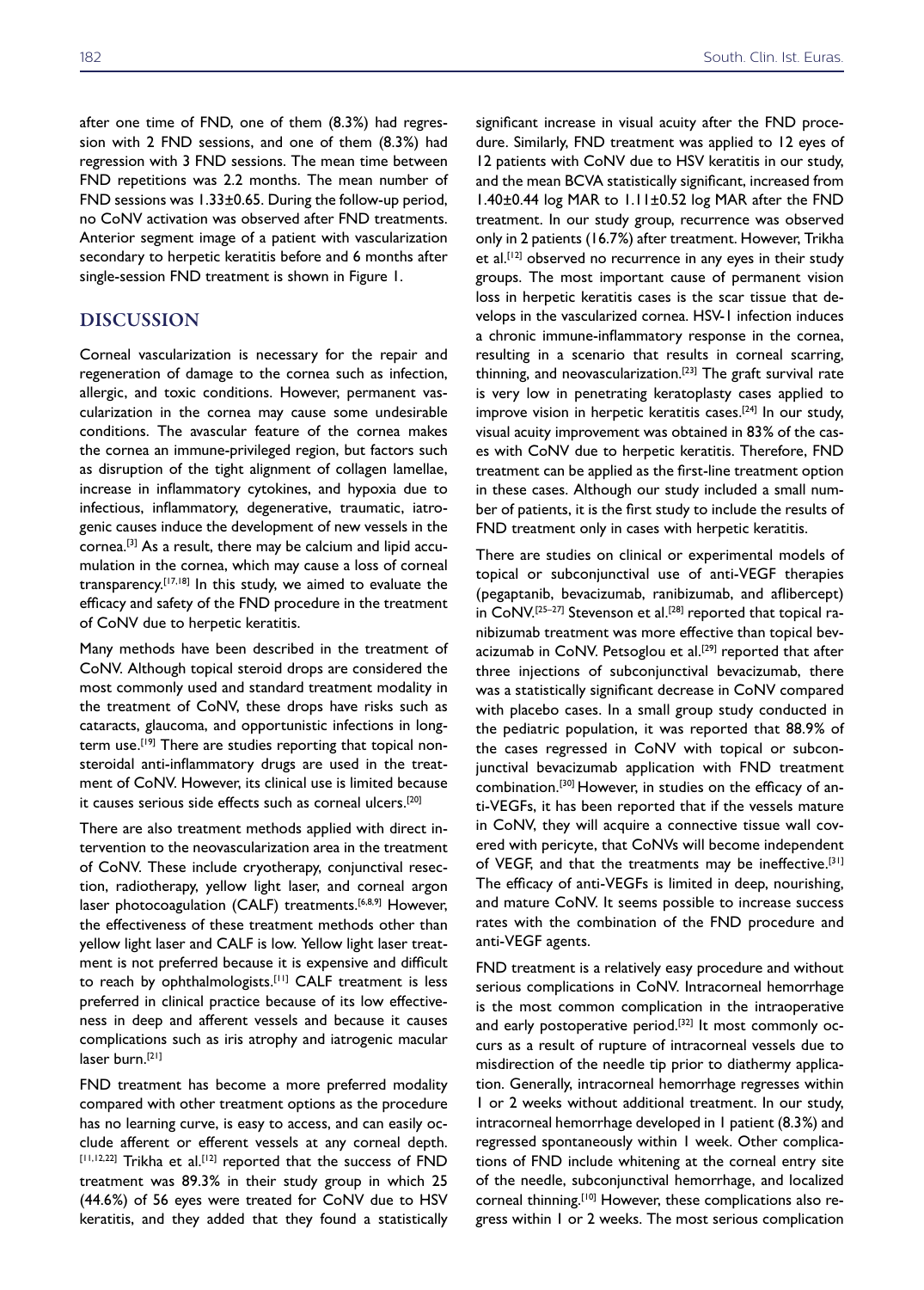of FND is corneal perforation. It is usually caused by high diathermy settings or by applying FND to deeply located CoNVs. In the management of corneal perforation, observation with a bandage contact lens is generally sufficient, but intraoperative corneal repairing may be necessary in cases with intense Seidel positive. In our study, corneal perforation was observed in 1 patient (8.3%) and the patient was treated with a bandage contact lens without further interventions.

In conclusion, the treatment of CoNV with FND is a simple, low-cost, and accessible treatment method. It can also be applied successfully in herpetic keratitis cases without serious complications. As graft survival is low in penetrating keratoplasty applied to improve visual acuity in patients with scarring and neovascularization due to herpetic keratitis, FND treatment can be applied as the first-line treatment option in these cases.

#### Ethics Committee Approval

This study approved by the Kartal Dr. Lütfi Kırdar City Hospital Clinical Research Ethics Committee (Date: 22.06.2021, Decision No: 2021/514/204/13).

#### Informed Consent

Retrospective study.

#### Peer-review

Internally peer-reviewed.

#### Authorship Contributions

Concept: B.T., N.T.G., E.G.; Design: B.T., B.K., E.G., B.Kan.; Supervision: B.T., H.S.K.; Fundings: B.T., B.Kan.; Materials: B.T., B.K., B.Kan., N.T.G.; Data: B.K., B.T., N.T.G.; Analysis: B.T., B.Kan., N.T.G., H.S.K.; Literature search: B.T., H.S.K., B.K., E.G.; Writing: B.T., E.G., H.S.K.; Critical revision: B.T., B.K., B.Kan., N.T.G., E.G.

#### Conflict of Interest

None declared.

### REFERENCES

- 1. Niederkorn JY. Immune privilege and immune regulation in the eye. Adv Immunol 1990;48:191–226[. \[CrossRef \]](https://doi.org/10.1016/S0065-2776(08)60755-5)
- 2. Conn H, Berman M, Kenyon K, Langer R, Gage J. Stromal vascularization prevents corneal ulceration. Invest Ophthalmol Vis Sci 1980;19:362–70.
- 3. Küçükibak Yıldırım N. Kornea neovaskülarizasyonu ve tedavisi. Türkiye Klinikleri Oftalmoloji Dergisi 2017;26:37–4[8. \[CrossRef \]](https://doi.org/10.5336/ophthal.2016-50715)
- 4. Dana MR, Streilein JW. Loss and restoration of immune privilege in eyes with corneal neovascularization. Invest Ophthalmol Vis Sci 1996;37:2485–94.
- 5. Alldredge OC, Krachmer JH. Clinical types of corneal transplant rejection: their manifestations, frequency, preoperative correlates, and treatment. Arch of Ophthalmol 1981;99:599–60[4. \[CrossRef \]](https://doi.org/10.1001/archopht.1981.03930010599002)
- 6. Ainslie D, Snelling MD, Ellis R. Treatment of corneal vascularization by strontium 90 beta plaque. Clin Symp 1962;13:29.
- 7. Lavergne G, Colmant I. Comparative study of the action of thiotepa and triamcinolone on corneal vascularization in rabbits. Br J Ophthalmol 1964;48:4[16. \[CrossRef \]](https://doi.org/10.1136/bjo.48.8.416)
- 8. Mayer W. Cryotherapy in corneal vascularization. Arch of Ophthal-

mol 1967;77:637–41.

- 9. Lueder GT, Culican S. Yellow dye laser treatment of vascularized corneal stromal scars in pediatric patients. Arch of Ophthalmol 2008;126:564–6[6. \[CrossRef \]](https://doi.org/10.1001/archopht.126.4.564)
- 10. Çelik T, Köşker M. Korneal neovaskülarizasyon tedavisinde bevasizumab kullanımı. Turk J of Ophthalmol 2015;45:31–6.
- 11. Pillai CT, Dua HS, Hossain P. Fine needle diathermy occlusion of corneal vessels. Invest Ophthalmol Vis Sci 2000;41:2148–53.
- 12. Trikha S, Parikh S, Osmond C, Anderson DF, Hossain PN. Longterm outcomes of Fine Needle Diathermy for established corneal neovascularisation. Br J Ophthalmol 2014;98:454–[8. \[CrossRef \]](https://doi.org/10.1136/bjophthalmol-2013-303729)
- 13. Liesegang TJ. Herpes simplex virus epidemiology and ocular importance. Cornea 2001;20:1–13.
- 14. Valerio GS, Lin CC. Ocular manifestations of herpes simplex virus. Curr Opin Ophthalmol 2019;30:525–3[1. \[CrossRef \]](https://doi.org/10.1097/ICU.0000000000000618)
- 15. Kaye S, Choudhary A. Herpes simplex keratitis. Prog Retin Eye Res 2006;25:355–80[. \[CrossRef \]](https://doi.org/10.1016/j.preteyeres.2006.05.001)
- 16. Zheng M, Deshpande S, Lee S, Ferrara N, Rouse BT. Contribution of vascular endothelial growth factor in the neovascularization process during the pathogenesis of herpetic stromal keratitis. J Virol 2001;75:9828–3[5. \[CrossRef \]](https://doi.org/10.1128/JVI.75.20.9828-9835.2001)
- 17. Doggart JH. Vascularization of the cornea. Br J Ophthalmol 1951;35:1[60. \[CrossRef \]](https://doi.org/10.1136/bjo.35.3.160)
- 18. Klintworth GK. Corneal angiogenesis: A comprehensive critical review. New York: Springer-Verlag; 1991. p. 11–[2. \[CrossRef \]](https://doi.org/10.1007/978-1-4612-3076-2_4)
- 19. Ey RC, Hughes WF, Bloome MA, Tallman CB. Prevention of corneal vascularization. Am J Ophthalmol 1968;66:1118–31.
- 20. Guidera AC, Luchs JI, Udell IJ. Keratitis, ulceration, and perforation associated with topical nonsteroidal anti-inflammatory drugs. Ophthalmol 2001;108:936–44. [\[CrossRef \]](https://doi.org/10.1016/S0161-6420(00)00538-8)
- 21. Gupta D, Illingworth C. Treatments for corneal neovascularization: a review. Cornea 2011;30:927–3[8. \[CrossRef \]](https://doi.org/10.1097/ICO.0b013e318201405a)
- 22. Thatte S. Fine needle diathermy-a choice for managing corneal vascularization. Nepal J Ophthalmol 2011;3:23[–6. \[CrossRef \]](https://doi.org/10.3126/nepjoph.v3i1.4274)
- 23. Koujah L, Suryawanshi RK, Shukla D. Pathological processes activated by herpes simplex virus-1 (HSV-1) infection in the cornea. Cell Mol Life Sci 2019;76:405–19.
- 24. Foster CS, Duncan J. Penetrating keratoplasty for herpes simplex keratitis. Am J Ophthalmol 1981;92:336–43.
- 25. Akar EE, Oner V, Küçükerdönmez C, Aydın Akova Y. Comparison of subconjunctivally injected bevacizumab, ranibizumab, and pegaptanib for inhibition of corneal neovascularization in a rat model. Int J Ophthalmol 2013;6:136–40.
- 26. Chang JH, Garg NK, Lunde E, Han KY, Jain S, Azar DT. Corneal neovascularization: an anti-VEGF therapy review. Surv Ophthalmol 2012;57:41[5–29. \[CrossRef \]](https://doi.org/10.1016/j.survophthal.2012.01.007)
- 27. Sella R, Gal-Or O, Livny E, Dachbash M, Nisgav Y, Weinberger D, et al. Efficacy of topical aflibercept versus topical bevacizumab for the prevention of corneal neovascularization in a rat model. Exp Eye Res 2016;146:224–[32. \[CrossRef \]](https://doi.org/10.1016/j.exer.2016.03.021)
- 28. Stevenson W, Cheng SF, Dastjerdi MH, Ferrari G, Dana R. Corneal neovascularization and the utility of topical VEGF inhibition: ranibizumab (Lucentis) vs bevacizumab (Avastin). Ocul Surf 2012;10:67–8[3. \[CrossRef \]](https://doi.org/10.1016/j.jtos.2012.01.005)
- 29. Petsoglou C, Balaggan KS, Dart JK, Bunce C, Xing W, Ali RR, et al. Subconjunctival bevacizumab induces regression of corneal neovascularisation: a pilot randomised placebo-controlled double-masked trial. Br J Ophthalmol 2013;97:28–3[2. \[CrossRef \]](https://doi.org/10.1136/bjophthalmol-2012-302137)
- 30. Elbaz U, Mireskandari K, Shen C, Ali A. Corneal fine needle diathermy with adjuvant bevacizumab to treat corneal neovascularization in Children. Cornea 2015;34:773–7.
- 31. Asena L, Akova YA, Cetinkaya A, Kucukerdonmez C. The effect of